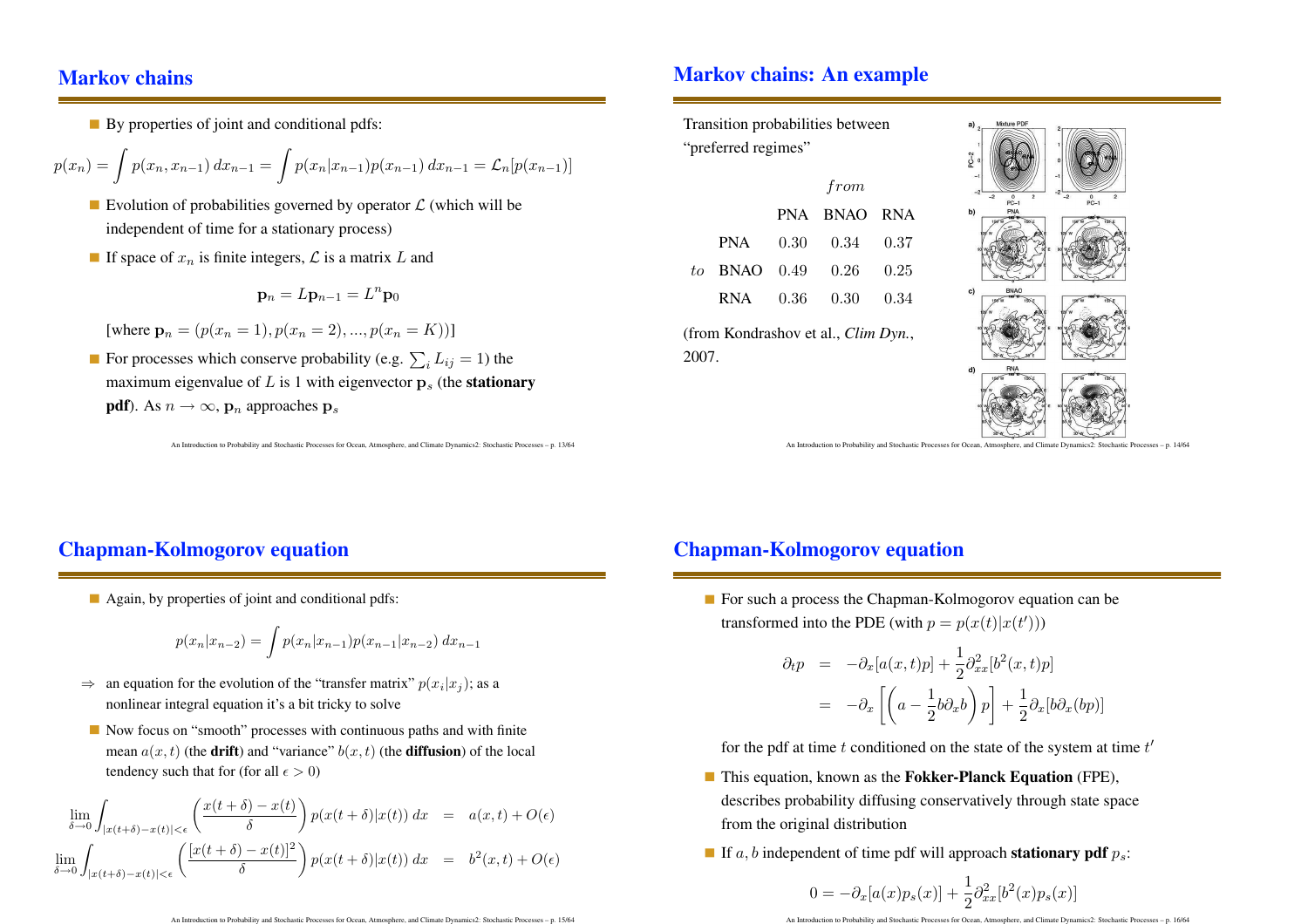# The Wiener process  $W(t)$

Consider the case  $a(W, t) = 0$  (no mean tendency) and  $b(W, t) = 1$ :

$$
\partial_t p = \frac{1}{2} \partial_{ww} p
$$

This is <sup>a</sup> classical diffusion equation; with initial condition  $p(W(t_0)) = \delta(W - W_0)$  the solution is

$$
p(W(t)) = \frac{1}{\sqrt{2\pi(t - t_0)}} \exp\left(-\frac{(W - W_0)^2}{2(t - t_0)}\right)
$$

- Gaussian with mean $(W) = 0$  and std $(W) = \sqrt{t t_0}$  (sound familiar?)
- The Wiener process (or Brownian motion) is continuous generalisation of random walk; as  $std(W)$  is time-dependent, this is a non-stationary process

An Introduction to Probability and Stochastic Processes for Ocean, Atmosphere, and Climate Dynamics2: Stochastic Processes – p. 17/64

#### The Wiener process  $W(t)$ : curious features

1. Paths  $W(t)$  are continuous everywhere but differentiable nowhere

$$
\text{std}\left(\frac{W(t+\delta)-W(t)}{\delta}\right) = \frac{\sqrt{\delta}}{\delta} \to \infty \text{ as } \delta \to 0
$$

2. Increments  $\Delta_{tt'}W = W(t) - W(t')$  are Gaussian, stationary

$$
p(\Delta_{tt'}W) = \frac{1}{\sqrt{2\pi(t-t')^2}} \exp\left(-\frac{(\Delta_{tt'}W)^2}{2(t-t')}\right)
$$

and independent

$$
p(\Delta_{t_3t_2}W,\Delta_{t_2t_1}W) = \frac{\exp\left(-\frac{(\Delta_{t_3t_2}W)^2}{2(t_3-t_2)}\right)}{\sqrt{2\pi(t_3-t_2)}}\frac{\exp\left(-\frac{(\Delta_{t_2t_1}W)^2}{2(t_2-t_1)}\right)}{\sqrt{2\pi(t_2-t_1)}}
$$

 $\rightarrow$  in particular, cov $(\Delta_{t_3t_2}W, \Delta_{t_2t_1}W) = 0$ 

An Introduction to Probability and Stochastic Processes for Ocean, Atmosphere, and Climate Dynamics2: Stochastic Processes – p. 18/64

### White noise

 $W(t)$  not strictly differentiable, but can formally define white noise

$$
\dot{W}(t) = \lim_{\delta \to 0} \frac{W(t+\delta) - W(t)}{\delta}
$$

such that std $(\dot{W}(t)) = \infty$  and

$$
\begin{array}{rcl}\n\text{cov}(\dot{W}(t),\dot{W}(t')) & = & \lim_{\delta,\delta'\to 0} \mathsf{E}\left\{ \left( \frac{W(t+\delta)-W(t)}{\delta} \right) \left( \frac{W(t'+\delta')-W(t')}{\delta'} \right) \right\} \\
& = & \delta(t-t')\n\end{array}
$$

(because if  $t \neq t'$  sufficiently small increments don't overlap)

White noise infinitely fast, infinitely strong with

$$
\mathsf{E}\left\{\dot{W}(t)\dot{W}(t')\right\}=\delta(t-t')
$$

(note: mathematicians usually write  $dW(t') = \dot{W}(t')dt$ )

An Introduction to Probability and Stochastic Processes for Ocean, Atmosphere, and Climate Dynamics2: Stochastic Processes – p. 19/64

#### An aside: units of white noise

What are the units of white noise? We have:

$$
\mathsf{E}\left\{\dot{W}(t)\dot{W}(t')\right\}=\delta(t-t')
$$

so  $[W] \sim [\delta]^{1/2}$ 

What are the units of <sup>a</sup> delta function? We have

$$
\int \delta(t - t') dt = 1 \text{ (dimensionless)}
$$

so  $[\delta] \sim [t]^{-1}$ 

We conclude:  $\dot{W}(t)$  has the dimensions of *one over the square root* of time; has important implications for estimating the coefficient of white noise in stochastic differential equations